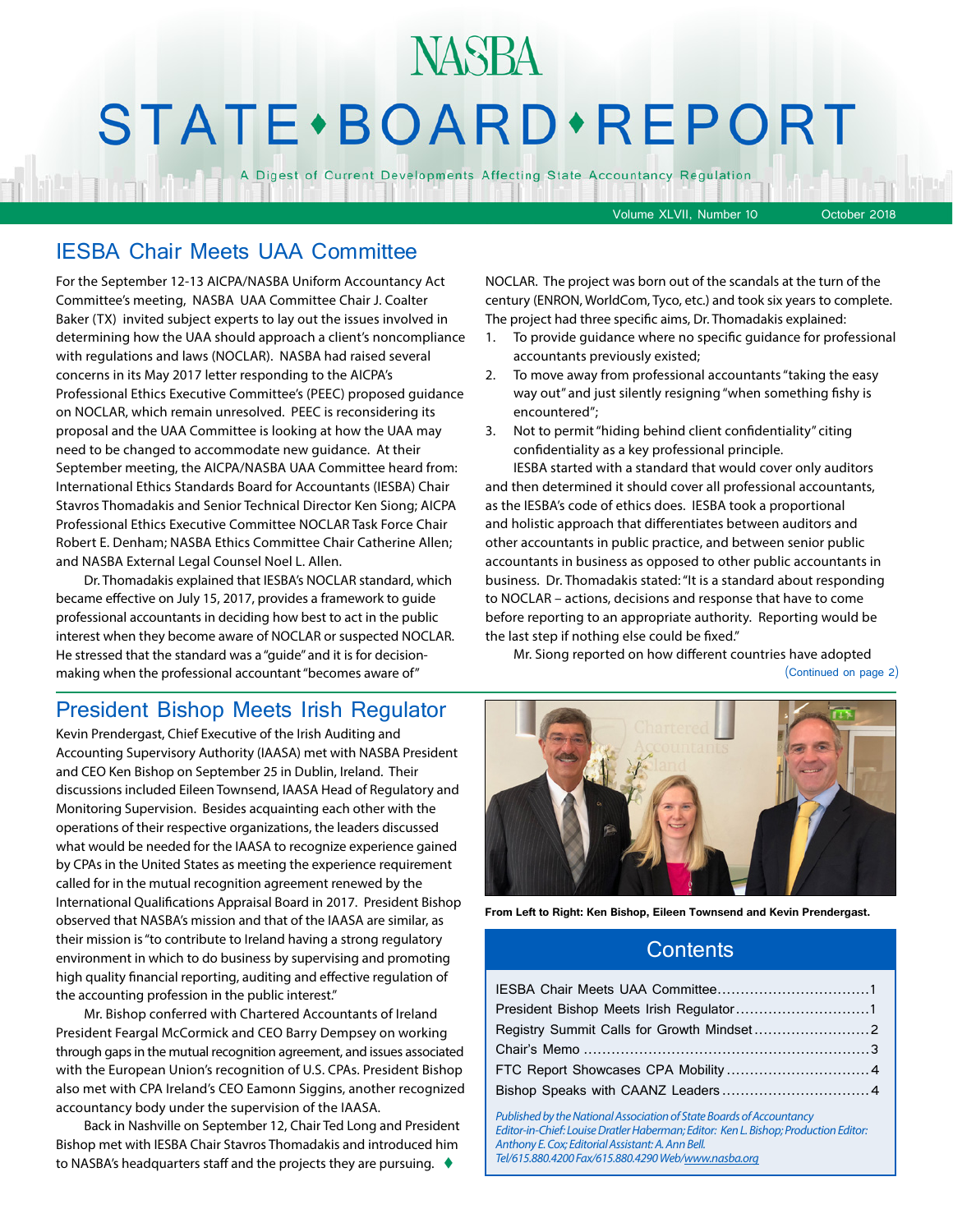### <span id="page-1-0"></span>Registry Summit Calls for Growth Mindset

What continuing professional education will need to bring to the accounting profession at a time when emerging and advancing technologies are coming into use by the profession was discussed at NASBA's 2018 National Registry Summit, September 24-26 in Denver. The program covered not only emerging technologies and the current state of the CPA profession, but also how to create a mindset open to learning and how to use the guidance provided by the NASBA CPE Sponsor Registry for measuring course validity and avoiding compliance pitfalls. "Taking Learning to a Higher Level" was the theme of this year's conference, which brought together program sponsors and developers with representatives of the State Boards of Accountancy for a total attendance of 142.

Dr. Jay Van Bavel, of the NeuroLeadership Institute, explained to the audience that different biological processes occur when someone sees a change as a challenge instead of a threat. They perform better when they conceive of something as a challenge. He discussed how a "growth mindset" is a person's understanding that his or her skills are not fixed, that he or she can get better, and then focuses on how that improvement can occur.

How to analyze and maximize results from continuing



**2018 National Registry Summit attendees discuss advancing technologies.**

professional education programs was outlined by A.D. Detrick, of MetriVerse Learning Solutions. He mapped out the advantages of different types of questions in evaluation questionnaires and praised the CPE Sponsor Registry for providing clear guidance on what needs to be measured.

The CPE Standards, which are appended to the Uniform Accountancy Act, are in the process of being reviewed and evaluated for revisions, Jessica Luttrull, Associate Director of the NASBA National Registry, reported to the audience. She presented an update on the status of the proposed revisions. Besides presentations from NASBA staff members on best practices for CPE sponsors, there were speakers addressing the convergence of technologies and positioning the profession to respond.  $\blacklozenge$ 

### IESBA Chair Meets UAA Committee Continued from page 1

the NOCLAR standard as developed by IESBA. The first adopter was South Africa. Scotland adopted it in November 2017. Australia adopted it on January 1, 2018 and they are waiting for formalization of whistleblowing legislation this fall to then have it go into effect in 2019. Japan has taken a stepped approach with auditors in public practice being covered as of July 2018 and those in business in 2019, but with no disclosure allowed.

The IESBA speakers listed the following countries as a sample of the global adopters/considerers of their NOCLAR standard:

- **• Adopted/Converged:** Australia, Germany, Hong Kong, Japan, Malaysia, Netherlands, New Zealand, Nigeria, Sri Lanka, South Africa
- **• Adopting:** Brazil, China, Pakistan, UK, Ireland
- **• Actively Considering:** Canada, India and Singapore. Other countries will follow what is done in the United States, Mr. Siong said. "Disclosure was at the heart of the debate: When should a public accountant override the duty of confidentiality and disclose NOCLAR to an appropriate authority? Balance is important," he observed. While many in the regulatory community felt disclosure should be a requirement, the IESBA determined that "confidentiality can be set aside in certain circumstances." Factors weighing on that decision include:
- Nature and extent of actual or potential harm to stakeholders;
- Whether there is an appropriate authority to intake and act on information;
- Availability of legal protection;
- Actual/potential threats to physical safety of auditor or others;
- Disclosure must be done in good faith not for personal gain. PEEC NOCLAR Task Force Chair Robert Denham summarized

differences between the IESBA's standard and the 2017 PEEC exposure draft. Among those are: The PEEC standard would apply to all members regardless of the type of service provided or the member's employment. Also, the IESBA standard directs the professional accountant to consider further action (which may include withdrawal and disclosing to an appropriate authority even

where there is no legal or regulatory requirement to do so), but the PEEC draft only addresses withdrawal. The PEEC exposure draft does not recommend communication to the external auditor, but the IESBA standard allows such communication.

Mr. Denham noted an objection raised to adopting the IESBA's standard that would cover non-audit services was: "Clients may view confidentiality of the non-attest work product as paramount and choose non-CPA service providers over CPA service providers." Dr. Thomadakis commented: "The issue of competition of nonaccountants and accountants… this is a difficult line to walk down. I think it is a slippery slope."

"Our goal is to get to a good answer working together," NASBA Ethics Committee Chair Catherine Allen told the UAA Committee. She cautioned the UAA Committee that this is "a tricky balancing act," but confidentiality needs to be looked at. "We have the IESBA blueprint and hearing how other countries are addressing the standard is helpful." Ms. Allen's discussion of the key elements of NOCLAR can be found on www.nasba.org.

Accountant-client privilege is a creature of some states' law, but is not recognized federally, NASBA legal counsel Noel Allen told the UAA Committee. He found 17 states to have some form of privilege and 14 to have other protections that do not purport to be "privilege." Eight states have language favorable to NOCLAR disclosure. Mr. Allen recommended the UAA Committee review Section 18 of the UAA .

NASBA UAA Committee Chair Baker believes the UAA Committee will need time to address all of the issues involved in coming to a practical solution for NOCLAR. In addition, he and AICPA UAA Committee Chair Thomas Neill will be working with PEEC to make sure the groups' efforts are coordinated. For example, would standards need to be changed to permit enhanced communications between the predecessor and successor auditors.

One UAA Committee member commented that by simply resigning from a client when NOCLAR appears to exist, is the profession just continuing to play "kick the can" – and leaving it to someone else to protect the public?  $\blacklozenge$ 

is bular kiwidumi kitab dar kiwidumi ki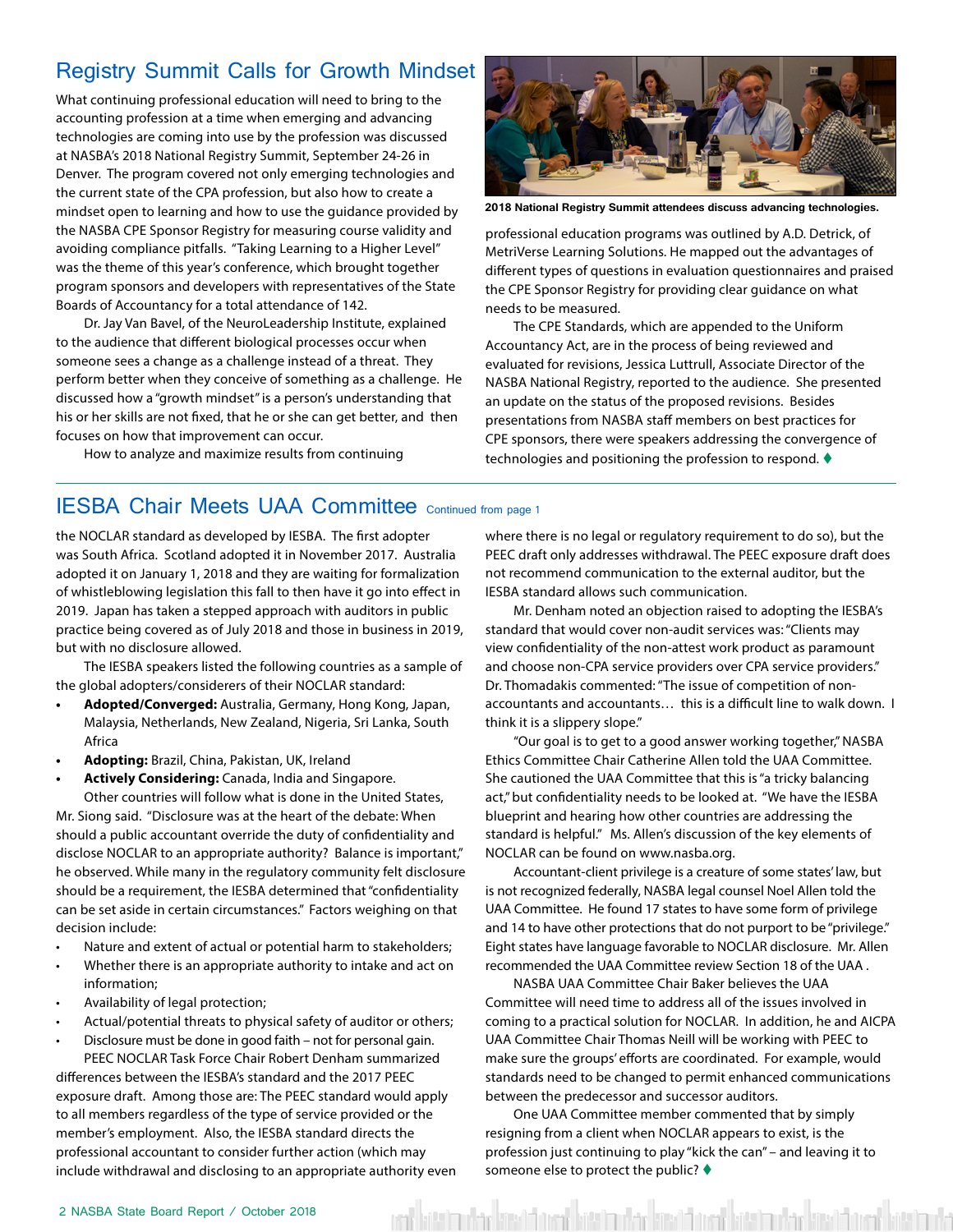# CHAIR'S MEMO

### **Tomorrow Is Still Promised**

During my inaugural address, entitled "Tomorrow is Promised," I asked who hasn't said or heard the phrase: "Promises, promises…"? Every day, we are challenged to keep our commitment as regulators to ensure a safer tomorrow for the public we serve and protect. Last year's Annual Meeting theme focused on the continual evolution of the accounting profession and its effect on regulation. I asked you, the Boards of Accountancy, to: promise to implement your Board's rules and regulations; guard against deregulation; and engage in the evolution of the profession, especially as it relates to technology. This past year, we achieved positive results and progress in each of these areas.





**Ted Long NASBA Chair**

**• Guard Against Deregulation:** For several years, and especially since the *North Carolina Dental Board* decision, there has been a concerted effort by various anti-regulatory groups to limit or dismantle the state-based licensing system for professions and occupations. These groups aim to weaken a Board's ability to fulfill its statutory charge to protect the public. Their strategy is to pursue the consolidation of boards' functions; require agency supervision and oversight; remove regulations claimed to be barriers for entry into the profession; and establish "sunrise" and "sunset" provisions. During the past two years, our Legislative and Governmental Affairs Department has identified 46 pieces of legislation specifically aimed at weakening State Board licensing statutes. The overarching debate is about the role of government in occupational regulation.

The validity of the profession and the necessity of an effective state-based regulatory system are being challenged in the courts and the legislatures. NASBA continues to work with stakeholders within the profession and with other associations to counter efforts that threaten the existence of State Boards. Several Boards of Accountancy were affected by deregulatory legislative proposals that aim to limit government by reducing occupational license requirements. These efforts are being supported by a bipartisan group and will affect the overall practice of the profession, including mobility, uniformity and reciprocity. Cooperative efforts between regulatory, professional and other interested parties are required to withstand this current movement.

**• Engage in the Evolution of the Profession:** Current research has confirmed that there will be an increase in the hiring of personnel with technology backgrounds into CPA firms. These technologically savvy professionals will also need to have a working knowledge of basic accounting skills. In response to these findings, NASBA and AICPA leadership directed a new "Technology Pathway" to licensure be conceptualized. This new pathway was vetted and studied by joint committees and task forces prior to exposure at NASBA's Annual Conference for Executive Directors and Board Staff, NASBA's Regional Meetings and the AICPA's Spring Council Meetings. However, the overall conclusion from participants at these events was that the pathway as initially envisioned would not be a viable option. There was a consensus that adopting technological advances is inevitable, and steps need to be taken to ensure the profession remains relevant.

A clear message that we must continue to work towards solutions for both regulators and the profession was received by NASBA's leadership. The benefit of exploring the pathway project was reaping good information for continuance of the innovation process. We gathered ideas about experience requirements, educational curriculum, 150-hour credit requirements and the skill set for future accountants. During discussions with the AICPA leadership at our August Summit meeting, it was determined that we need to refocus our efforts on the evolution of the profession.

I am proud to announce the formation of a new joint taskforce: the "CPA Evolution Work Group." This work group will be comprised of State Board of Accountancy members and executive directors, State CPA Society members and their executive directors, a large firm representative, NASBA leadership, AICPA leadership, an educator and an IT professional. This taskforce will bring fresh eyes to the subject, serve as a think tank for the short term, and work to develop strategies for a positive outcome.

Serving as chair of NASBA has been an honor and a privilege. I have enjoyed the opportunity to meet so many of you and to see firsthand, the dedication, expertise and valuable contributions you have made toward advancing this great organization. Thank you for your support and for your commitment to the regulation of the accounting profession. I leave you with the following words, which I recite to myself each morning:

> "A Deliberate Life" Sometimes we make choices in life and sometimes life makes them for us, but in the end it is where you put your heart and soul that really matters.

and  $\chi$ 

 *— Theodore W. Long, Jr., CPA NASBA Chair 2017-2018*